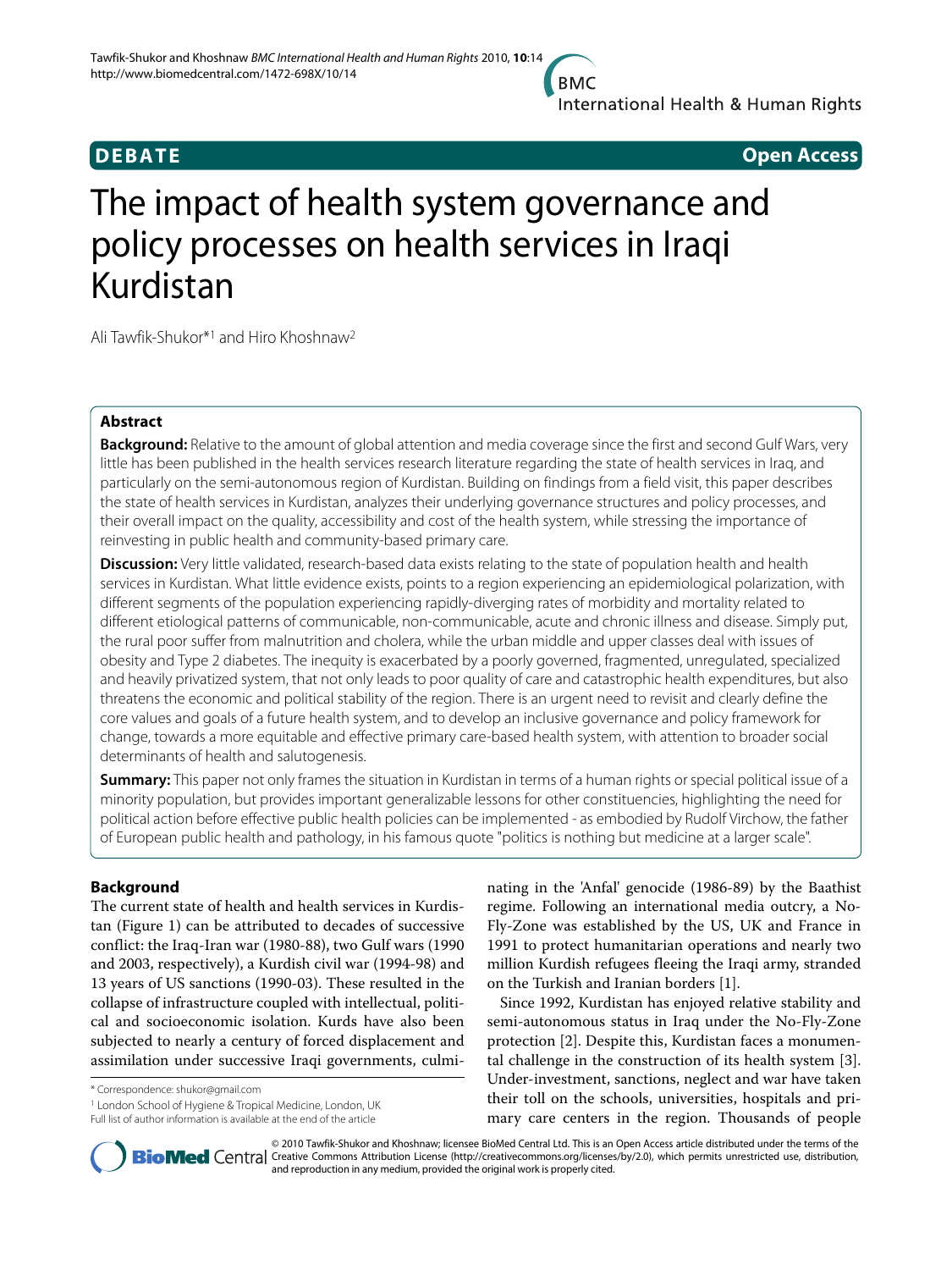<span id="page-1-0"></span>

contract infectious diseases such as cholera annually due to a lack of sewage, electricity and water infrastructure [[4](#page-5-3)[-6](#page-5-4)]. Kurdistan also faces major challenges associated with treating long-term chronic diseases and post-traumatic mental illness resulting from successive wars, particularly the genocide and chemical weapon attacks [[4,](#page-5-3)[7-](#page-5-5) [11](#page-5-6)]. Dozens of Kurdish villages were bombed by the Iraqi army with chemical weapons in the late 1980 s - the attack on the town of Halabja along the Iranian border left over 5000 civilians dead after exposure to mustard gas, sarin, tabun, VX and hydrogen cyanide (Figure [2\)](#page-1-1).

Further exacerbating the situation, Kurdistan currently hosts the largest number of post war internally displaced Iraqis (over half a million in Sulaimani province alone), many of whom live in refugee tent camps, with little access to health care, and lacking ration cards needed to access to federal government food support [\[4](#page-5-3)]. The refugee crisis is further worsened by routine air raids and shelling of mountainous border villages by Iran and Turkey fighting Kurdish rebels.

# **Discussion**

# **Health system structure & governance**

Underlying these massive problems is a poorly designed and managed outdated health system (Figure [3\)](#page-2-0). The organizational structure of Kurdistan's regional health 'system' is a microcosm of Iraq's wider national system (from which it was historically developed), reflected by its key attributes: centralized, politicized, non-transparent, disorganized, with no clear governance, regulatory, financing or accountability framework, let alone vision or goals [\[4](#page-5-3)]. There are two Ministries of Health (MoH) in Iraq (the Federal MoH in Baghdad, and Regional MoH in Erbil, Kurdistan), and 19 provincial Departments of Health (one in each province, and two in Baghdad) [[12](#page-5-7)].

The semi-autonomous Kurdistan Regional Government (KRG) governs the provinces of Sulaimani, Erbil and Duhok (total population of 3.8 million in 2006), and has an independent Parliament and Ministry of Finance [[2,](#page-5-1)[11](#page-5-6)[,13\]](#page-5-8). The Kurdish MoH in Erbil, is accountable to Kurdistan's Parliament (National Assembly), and funded by Kurdistan's Treasury (Figure [3\)](#page-2-0). Theoretically, the KRG's budget (\$9.6 billion USD for 2010) is obtained from Baghdad's Ministry of Finance (through transfer payments equivalent to 17% of oil revenues, a figure related to Kurdistan's proportion of Iraq's population) [[14,](#page-5-9)[15\]](#page-5-10). For the first time in the KRG's 19 year existence, the budget of the Kurdish MoH was publicly reported, amounting to around 2.5% of total public expenditure. This is comparable to the rest of Iraq, which has reportedly increased health spend from 1.3% of GDP in 2002 to 3.8% in 2006. However, accountability mechanisms to

<span id="page-1-1"></span>

**Figure 2 Kurdish children fleeing Iraqi chemical weapon attack on the village of Halabja in March 1988 [Source: KRG]**.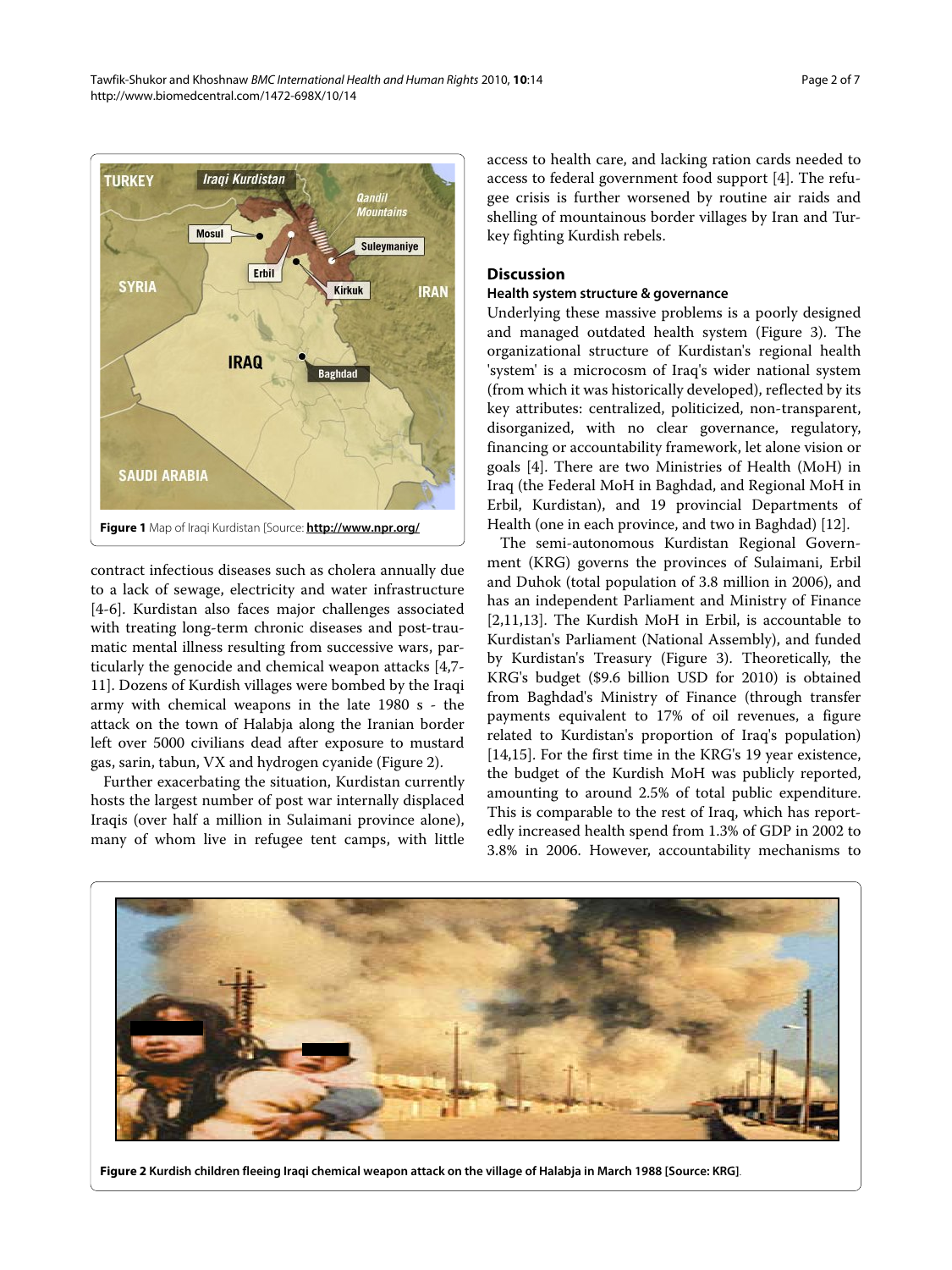<span id="page-2-0"></span>

verify these figures do not exist, and the Baghdad health authorities have been reported by the US Special Inspector General for Iraq Reconstruction to be among the most corrupt [[4,](#page-5-3)[12\]](#page-5-7).

The low priority of health is also reflected in US government and World Bank funding and policy. 2009 US spending on health, water and sanitation in Iraq account for less than 6% and 18%, respectively, of what is spent on security. The World Bank spends less than 7% of its Iraqi reconstruction budget towards healthcare programs [\[4](#page-5-3)]. Of this spending, very little is allocated to Kurdistan when compared to the rest of Iraq, and whatever is allocated is spent on programs irrespective of the actual need of the region (eg. spending a quarter of the World Bank health allocation on an ambulance program). In Kurdistan, what the US has to show from its \$50 billion spent on Iraqi reconstruction, are around twenty (now privately run) primary care centers and a few hospital renovation projects, the majority of which are still incomplete, or of severely poor quality. USAID contractors are largely unsupervised and are not held to account for the costs incurred of quality of their work (eg. an audit of a 2006 maternity and pediatric hospital renovation project in Kurdistan found broken sewage and water systems, rendering it unusable) [[4\]](#page-5-3).

The relationship between Baghdad and Erbil's MoHs is characterized by standoffs rather than cooperation, with Baghdad attempting to curtail Kurdistan's autonomy by withholding or delaying funds, restricting drug supplies (many of which are either not required or near expiry, due to Iraq's inefficient federal drug clearing house) and entry of NGOs and other aid agencies [[4,](#page-5-3)[16\]](#page-5-11). KRG is left at the mercy of Baghdad's choices - as Baghdad decides both the volume and content of resources sent to Kurdistan, regardless of actual needs. 'In-kind' resource alloca-

tions are expected to cease in 2009, in favor of direct cash transfers, thereby increasing KRG's decision space on resource allocations.

Staff appointments at the MoH and DoHs are mainly based on political affiliation and nepotism, and not core competences, despite significant local media outcries for the establishment of a meritocracy in Kurdistan. A KRG Parliamentary health committee exists to advise Erbil's MoH, but lacks strategic planning competences and capacities. This is compounded by a severe lack of validated health indicators required for needs assessment, planning and policy (apart from some basic WHO Iraqwide indicators, and results from subjective surveys such as the World Bank Household Socio-Economic Survey, EMRO's Iraq Mental and Family Health Surveys 2006/ 2007, and the Iraq Comprehensive Food Security and Vulnerability Analysis).

The general provisions of the 2010 Kurdish MoH budget are so vague, that they allow very little room for useful deliberation and discussion. What is clear is that resource allocations are based more on political whim than actual health needs matching the population, epidemiological and socioeconomic profiles of Kurdistan's constituencies. For example, Sulaimani province, the largest by population, but currently the least politically stable, receives the least resources (15.7% allocation). Impoverished rural areas receive only 27% of resources, whereas the better developed urban areas receive 73%. How the budget is operationalized, in terms of improving governance processes, developing human resources, patient records, medical procurement and improving the quality, access and cost of care are left untold. Perhaps most tellingly, over a fifth of Erbil's total resources go towards building a new office for the Ministry of Health [[17\]](#page-5-12).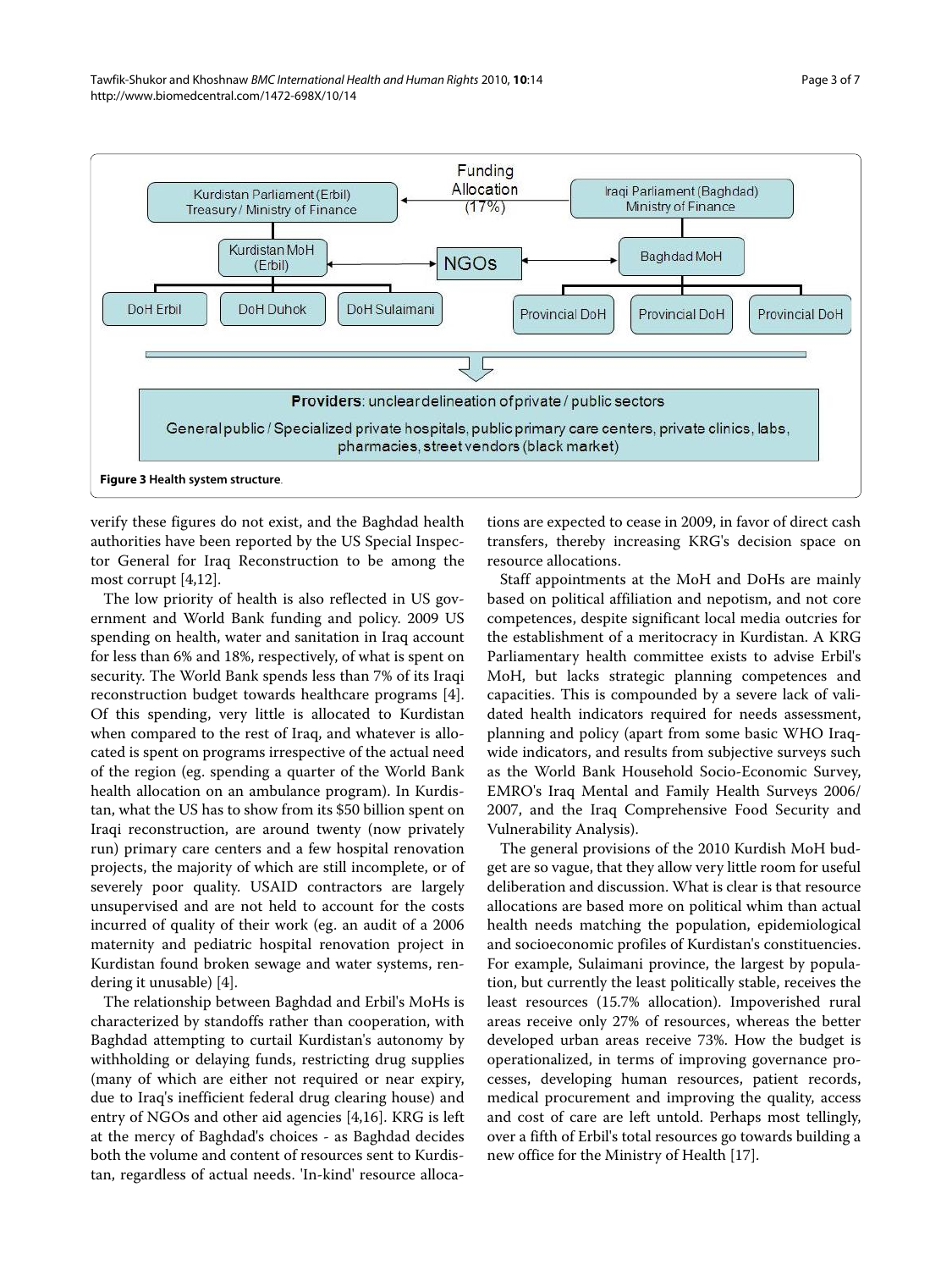# **Primary care resources: report of a site visit**

To examine the state of primary care services and interview staff, two health services researchers with backgrounds in public health made a site visit to a primary community health care center in the center of Erbil, with a catchment area of around 60,000 patients, and funded by the MoH. A wide range of human resources for health are available in the center, including primary care physicians, nurses, dermatologists, specialists, dentists and pharmacists. Facilities included a diagnostic laboratory, pharmacy, dental surgery, maternity care and an immunization clinic, none of which had the resources to function properly and provide comprehensive primary care to their constituency. There are over a dozen such primary care centers in the capital Erbil [[4,](#page-5-3)[12\]](#page-5-7).

The functional components of the care centers require the heaviest investment, tailored to the needs of the population served. The diagnostic labs lack most basic and necessary equipment, leading to referrals to hospitals and expensive private diagnostic labs for most services. Much of the equipment available is outdated, unused or not needed. The pharmacies are poorly stocked and organized, drugs badly stored, with supplies always in shortage. The maternity and immunization clinics are little more than rooms with kitchen tables, posters and a fridge. There is no clear systematic approach to medical waste management and disposal. There are no patient records, computers, internet access, library or any meeting facilities for staff.

# **Capacities and competences**

Considering their hard environment and general lack of resources, physicians were keen to exhibit good technical skills, with many staff displaying high dedication to their work despite poor working conditions. Nevertheless, no mechanisms exist to ensure a minimum level of quality of care. Accreditation and licensing systems are outdated and un-enforced, with no requirements for continuous medical education [\[3](#page-5-2)[,18](#page-5-13)-[20](#page-5-14)]. No mechanisms exist to update staff with the latest developments in clinical guidelines or patient care, with no research or teaching agenda, and no explicit links to any medical universities or teaching facilities [\[7](#page-5-5)].

Finally, poor leadership and management competences lead to inefficient and ineffective use of resources and staff capabilities [[4\]](#page-5-3). The roles, responsibilities and functions of staff are unclear and lead to internal power struggles and disputes. Inter-professional working conditions are very poor, with a lack of regard or respect for the role of nurses.

## **Care processes**

In theory, the current public primary care centers officially operate between 8.30 am and 12.30 pm. In practice,

doctors were said to commonly show up late and leave early, sometimes with large queues of patients developing all the way outside the center. Patients pay a nominal copay of 250 Iraqi Dinars (ID) which is equivalent to US \$0.25, and can see as many primary care physicians in one day as they wish. Consultation time is very short, (observed to average around 2 minutes), during which patients demand certain drugs or referrals to hospitals for diagnostics or treatment. No medical record is maintained, or any record of adverse events or complaints and thus, no culture of clinical audit or any sort of quality control.

The primary care physician is supposed to play a gatekeeping function, but in reality the referral system is not enforced or adhered to. Simple conditions that can be treated at the care center (eg. diarrhea, fever) are overwhelmingly referred to hospitals, and patients' requests for drugs are generally unchallenged by physicians. There is no incentive for physicians to prescribe generics over brand-name drugs, as Western brand-name drugs are perceived by patients as being more effective than generics. Very little time is spent on advising patients on how to take prescriptions, which can also be easily obtained without a prescription from private pharmacies or street vendors selling improperly stored or expired drugs.

By around noon the care center is nearly empty, and private practices take over. Primary care physicians actually refer patients to their private evening practices, and feed off the hospitals' public diagnostic services to augment their own business. Erbil has a 'Doctor's Alley' in the ancient city center, where hundreds of doctors advertise their private unregulated services, without monitoring or scrutiny with regards to their quality, safety or cost.

The findings presented in this section were later universally acknowledged and validated by a multitude of healthcare providers, academics, policymakers and patients spoken to at a healthcare conference in Erbil. However, further studies are needed to explore nuances and differences in structures and processes of care in different primary care settings (eg. urban, rural, public and private).

# **Current policy direction - privatization using public funds**

The lack of a 'systems' orientation has led to a plethora of policy initiatives, that are more in substance project plans than any sort of coordinated strategic planning aligned to key health system goals. The most alarming is the development of urban private primary care centers funded from the public purse [\[21](#page-5-15)]. Capital costs for the construction of nearly a dozen such centers was covered by USAID, originally intended for public use [\[4](#page-5-3)]. However, these centers have recently been given governmental 'pilot' approval for private provision and use.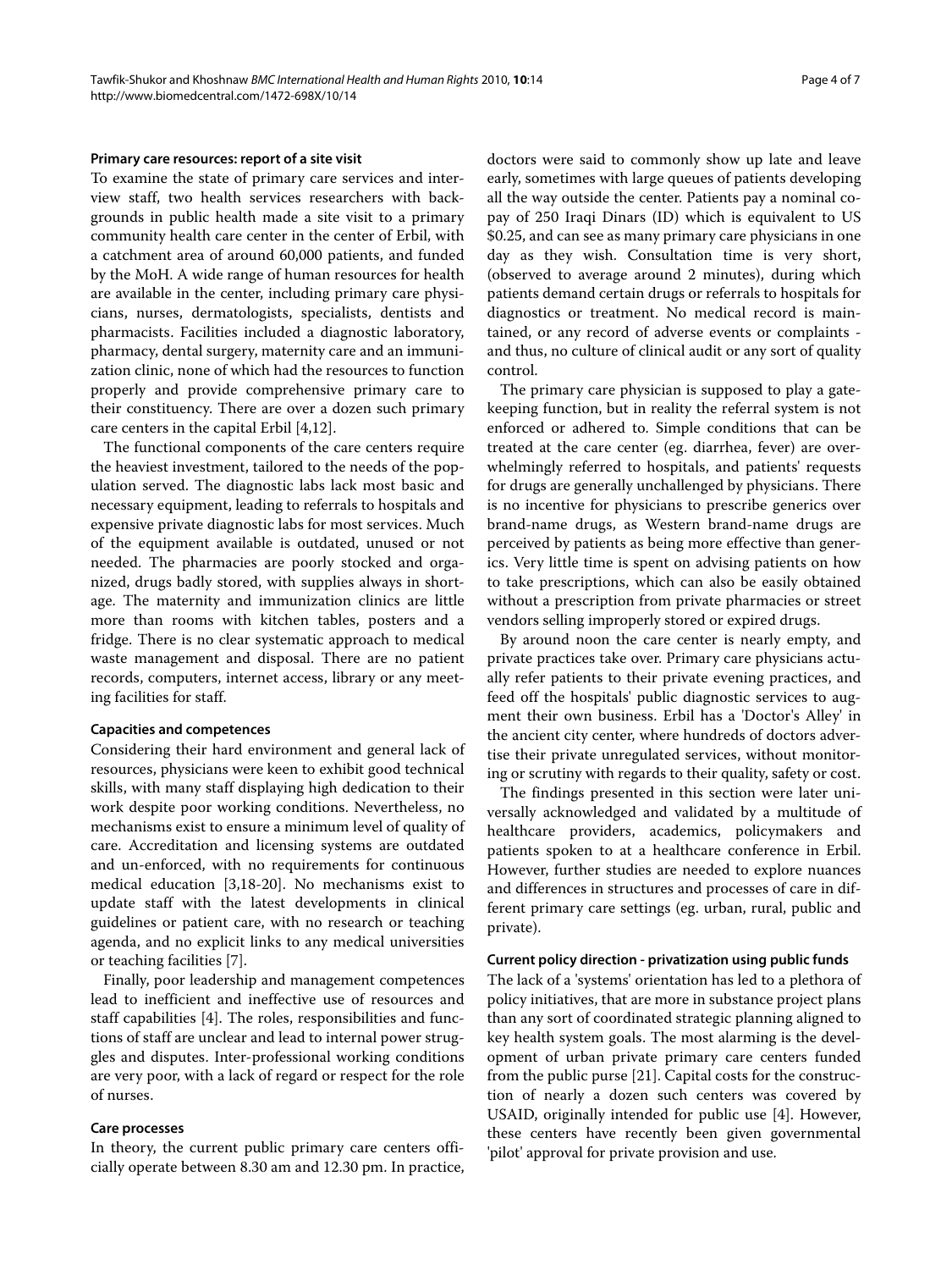Such policy developments are alarming, especially in light of a planned regional and further national Iraqi rollout. The use of public funds to establish and run private clinics serving the rich is fundamentally morally flawed, and would lead to massively widening the inequities in access and quality of care that already exist, and formally reinforce the already-existing two-tier system. Most importantly, it would adversely affect the long-term socioeconomic development of the country, and lead to further impoverishment of a population exposed to catastrophic health expenditures with no social welfare or universal insurance safety net [\[22](#page-6-0)]. Ultimately, these trends have been proven to constitute a major poverty trap, and are reminiscent of the International Monetary Fund (IMF) and World Bank's failed structural adjustment policies [[23,](#page-6-1)[24\]](#page-6-2).

# **Health system incentives and outcomes**

Negative and perverse incentives exist in many aspects of healthcare in Kurdistan - from its funding, organization and management to delivery of care. Both patient demand and the supply of services are inadequately managed. In the public domain, physicians have little incentive to treat patients or promote public health initiatives, nurses are poorly paid, disrespected and inadequately trained, and patients both over-utilize the system (due to cheap co-pay), and lack trust and respect for healthcare professionals.

The key observation from the field visit was a dysfunctional and poorly performing system in dimensions of quality, access and cost [[25\]](#page-6-3). In reality, there is no 'system', but a fragmented set of services being offered by a multitude of unregulated and even unlicensed providers cannibalizing off each other, with a parasitic orientation towards the use of public hospitals. In terms of quality, patients are not receiving safe, effective and patient-centered care. The patient experience is largely unsatisfactory, resulting in a lack of trust and respect in the health system and its staff.

Finally, the system is highly inefficient - the public primary care centers are little more than referral stops, with the bulk of referrals to hospitals and diagnostic labs being avoidable. The Ministry is paying for these unnecessary hospital expenses, and the public is paying a significant portion of their income for private care and brand-name drugs. Drugs dispensed virtually free by the public system are often resold on the black market.

The result of all this is that everyone pays more - the government for major organizational flaws, healthcare staff disillusioned with un-motivating jobs, and most importantly, the patients with their health.

# **A governance & policy framework for change**

Currently, both Baghdad and Erbil's MoHs lack clear strategic policy directions, resulting in uncoordinated plan-

ning and fragmented projects. Through consultation with key stakeholders, Erbil's MoH needs to define the core values underlying a future health system, identify their key goals, and subsequently plan and implement aligned strategic policies. The precondition is the availability of a basic set of reliable, valid, meaningful and timely indicators of health system structures, processes and outcomes on macro (governance and financing), meso (organizational) and micro (clinical delivery) governance levels. Kurdistan's MoH must rationalize and base its policies and budgetary resource allocations on evidence of health needs, taking into account their constituencies' epidemiological and socioeconomic profiles, complemented with clear operationalization plans.

Policymakers need to start developing clear and realistic evidence-informed plans related to the basic governance functions of a health system, particularly: financing, funding, regulation (eg. quality, access and cost; private vs public), infrastructure development and management, cost-effectiveness analyses of public health interventions, accountability and performance management, inter-sectoral policy action (eg. linking water, electricity, sanitation, housing, security, welfare, education, finance and employment policies), human resources for health (eg. renewing and developing health and social care programs aligned to health needs; accreditation and continuous education; integration of education, research and patient care; enhancing leadership and management competences; ethics), regulating pharmaceutical and medical device procurement and distribution, development of appropriate health and social care delivery models (particularly for disability, maternal, child, mental and rural health), integration of public health functions (health protection, promotion and disease prevention) into primary care, and the development of health information systems and public health observatories - to name a few.

It is important to stress that policies promoting the use of public funds to establish and run private unregulated clinics will greatly widen inequities in access and quality of care, and adversely affect the long-term socioeconomic development of the country.

Operationalizing and implementing concerted health policies by Kurdistan's parliament and MoH requires the strengthening and development of Kurdistan's governance system. This is a mammoth task - as there are massive planning and control deficiencies in the current system. It is critical to examine decision-making processes within Kurdistan's decentralized governance model, and to strengthen planning and management competences, along with governance and accountability, interactions between the providers, Directorates, MoH and Health Committee within Kurdistan's National Assembly [\[4](#page-5-3)]. The culture of accountability and feedback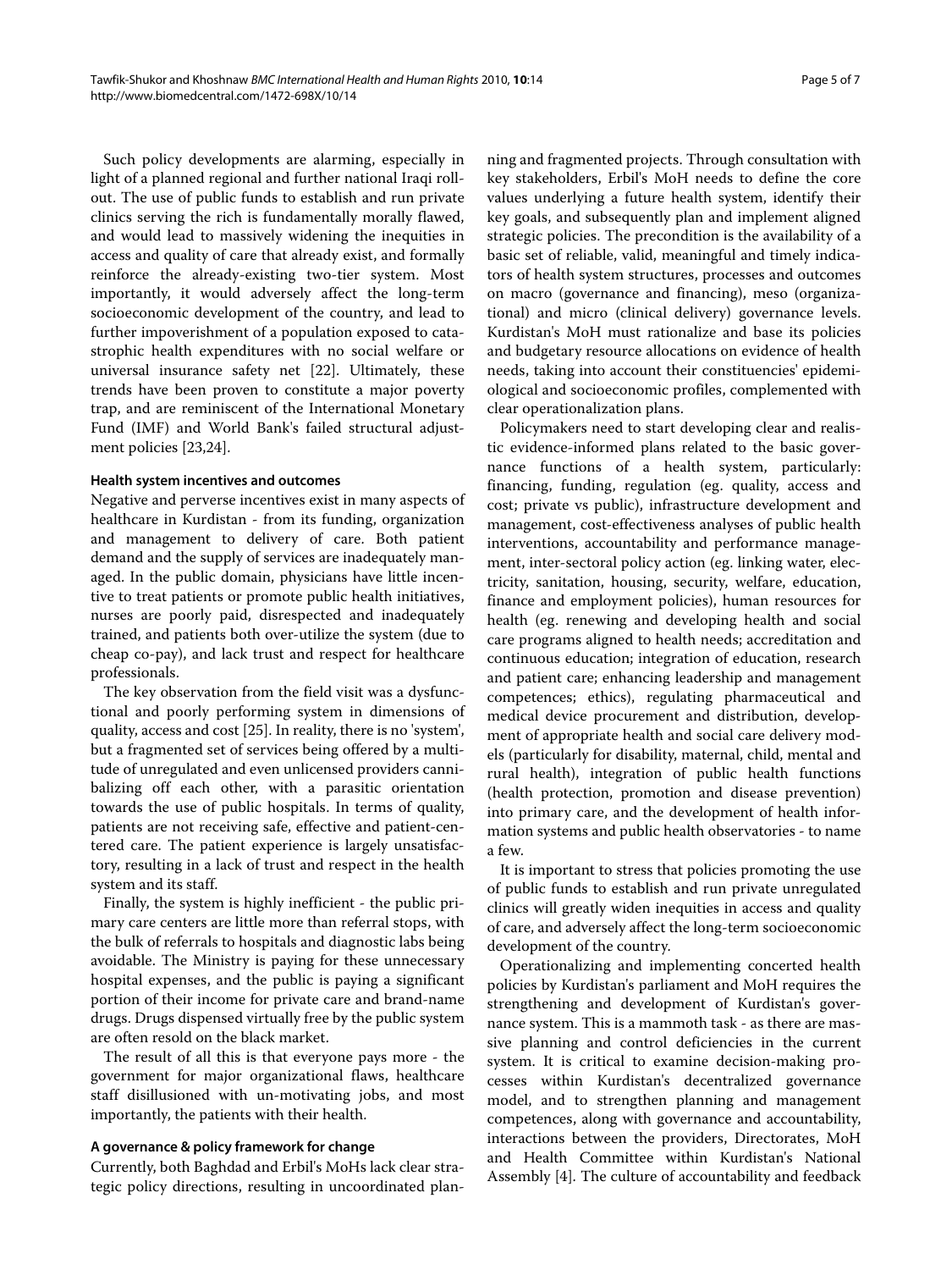must also be extended to international organizations and NGOs operating in Kurdistan, to align the needs of the population with their proposed activities, and to hold them to account in the case of gross negligence or failure.

This will inevitably take years to develop, and must take into account socioeconomic, historical - and perhaps most importantly - political contingencies. Nevertheless, it is clear that the health system's vision should have a public health orientation, with a focus on community health and primary care, and aligned to the principles and recommendations of the 1978 Alma Ata Declaration and 2008 WHO Report. Such a vision has been proven to be attainable under similar circumstances, as highlighted in the Report's special section entitled "Primary health care in action: the Islamic Republic of Iran", providing insights for comparative cross-learning from Kurdistan's neighbor [[26,](#page-6-4)[27\]](#page-6-5). Iran's primary care reforms during the Iraq-Iran war (1980-88), involving the establishment of rural 'health houses' and training of village health workers, has now ensured that over 90% of the rural population of 23 million have access to primary care services [\[28](#page-6-6)]. Many of the Iranian rural villages covered by the scheme are Kurdish, and were developed in a post-conflict setting, with similar cultural and demographic characteristics to their Iraqi counterparts [\[29](#page-6-7)].

# **Summary**

Compared to the amount of media and political attention paid to Iraq since 2003, there has been a lack of interest by the international scientific research community on the health and socioeconomic impact of the war. This paper highlights the current dire state of health services of Kurdistan, which currently fails to provide an affordable, basic level of primary care to its population. The relevance of this topic is not isolated to Kurdistan in terms of a human rights or special political issue of a minority population, but provides important generalizable lessons for other developing countries, highlighting the need for bold, evidence-informed political action to improve population health, as recently reaffirmed by Mackenbach [[30\]](#page-6-8). We also hope to have provided an overview that highlights the needs of a region and people neglected by the international community for too long, and to stimulate future research in areas ranging from financing, organization, funding, management and delivery of healthcare in Kurdistan.

# **Abbreviations**

NGOs: Non Governmental Organizations; WHO: World Health Organization; IMF: International Monetary Fund; USAID: USAgency for International Development; KRG: Kurdistan Regional Government; MoH: Ministry of Health.

## **Competing interests**

The authors declare that they have no competing interests.

#### **Authors' contributions**

ATS and HK jointly conceived, developed and drafted the paper. Both authors have read and approved the final manuscript.

#### **Acknowledgements**

We thank Teshk Shawis (TS), Rizgar Amin (RA), Dlawer Ala'Aldeen (DA), Walid Fakhouri (WF), Egbert Sondorp, Barbara Starfield (BS) and Helene Sairany for their comments on the manuscript. TS (consultant physician at Colchester Hospital University NHS Trust), RA (consultant and honorary senior lecturer in.pyschiatry, Central & North West London Foundation NHS Trust) and WF (lecturer in social psychiatry at the Unit for Social and Community Psychiatry at Barts and the London School of Medicine) all supported, coordinated and conducted fieldwork. DA (Prof of clinical microbiology, University of Nottingham) and BS (Prof of Public Health, John Hopkins University) made extensive comments to the draft.

We thank the UK-based Kurdistan Medical and Scientific Federation (KMSF), Kurdistan Scientific Association (KSA), Kurdish Medical Association (KuMA), and Support Committee for Higher Education in Iraqi Kurdistan (SCHEIKUK) for kindly funding the publication costs of this article.

#### **Author Details**

1London School of Hygiene & Tropical Medicine, London, UK and 2Royal Surrey County Hospital NHS Trust. Surrey, UK

# Received: 3 July 2009 Accepted: 8 June 2010 Published: 8 June 2010

#### **References**

- <span id="page-5-0"></span>1. Baggs AC: Kurdistan provided interesting classroom for Canadian military doctors, medical assistants**.** Cmaj 1991, 145(6):687-8. 692-5
- <span id="page-5-1"></span>2. Gunter MM, Natali D, Olson R, Özcan NA, Salih K, Yavuz MH: The Kurds in Iraq**.** Middle East Policy 2004, 11(1):106-131.
- <span id="page-5-2"></span>3. Husni M, Taylor F, Koye N: Medical education and health care in Iraqi Kurdistan in the last four decades**.** Med Confl Surviv 2006, 22(4):292-8.
- <span id="page-5-3"></span>4. Webster P: Reconstruction efforts in Iraq failing health care**.** Lancet 2009, 373(9664):617-20.
- 5. Dyer O: Aid agencies launch appeal for Iraqi refugees, while cholera spreads in northern Iraq**.** BMJ 2007, 335(7621):637.
- <span id="page-5-4"></span>6. WHO: Outbreak news. Cholera, Iraq--update**.** Wkly Epidemiol Rec 2007, 82(41):357-8.
- <span id="page-5-5"></span>7. Webster P: Profile Affan Hamakhan Jafar: treating trauma in northern Iraq**.** Lancet 2009, 373(9664):623.
- 8. Ahmad A: Posttraumatic stress among children in Kurdistan**.** Acta Paediatr 2008, 97(7):884-8.
- 9. Ahmad A, et al.: Posttraumatic stress disorder in children after the military operation "Anfal" in Iraqi Kurdistan**[.](http://www.ncbi.nlm.nih.gov/entrez/query.fcgi?cmd=Retrieve&db=PubMed&dopt=Abstract&list_uids=11202098)** Eur Child Adolesc Psychiatry 2000, 9(4):235-43.
- 10. Mohamed-Ali H: [Late lesions due to poison gas in survivors of the Iraqi poison warfare against the Kurdish people]**.** Wien Med Wochenschr 1992, 142(1):8.
- <span id="page-5-6"></span>11. Randal JC: After Such Knowledge, What Forgiveness? My Encounters With Kurdistan**.** Boulder, CO: Westview Press; 1997:356.
- <span id="page-5-7"></span>12. EMRO W: Iraq Health Systems Profile**.** World Health Organization, Eastern Mediterranean Regional Office; 2005.
- <span id="page-5-8"></span>13. KRG: The Kurdistan Region: Invest in the Future**.** Washington DC 2008.
- <span id="page-5-9"></span>14. KRG: Iraq Revenue Sharing Law**.** KRG: Baghdad; 2007.
- <span id="page-5-10"></span>15. IRAQdirectory (2008): Nine billion dollars is Kurdistan Budget for 2009**.** .
- <span id="page-5-11"></span>16. International Crisis Group: Oil for soil: toward a grand bargain on Iraq
- <span id="page-5-12"></span>and the Kurds in Middle East Report No 20**.** Kirkuk/Brussels; 2008. 17. Sabir G: Reform the health system of Kurdistan**.** 2010 [\[http://](http://kurdistanhealth.blogspot.com/2010/02/2010-health-budget-of-kurdistan.html)
- [kurdistanhealth.blogspot.com/2010/02/2010-health-budget-of](http://kurdistanhealth.blogspot.com/2010/02/2010-health-budget-of-kurdistan.html)[kurdistan.html\]](http://kurdistanhealth.blogspot.com/2010/02/2010-health-budget-of-kurdistan.html). [cited March 9] 18. Khoshnaw H, Shawis T: Health and Education Needs in Kurdistan**.** BMJ
- <span id="page-5-13"></span>Careers 2004.
- 19. Amin NM, Khoshnaw MQ: Medical education and training in Iraq**[.](http://www.ncbi.nlm.nih.gov/entrez/query.fcgi?cmd=Retrieve&db=PubMed&dopt=Abstract&list_uids=14579817)** Lancet 2003, 362(9392):1326.
- <span id="page-5-14"></span>20. Al Mosawi AJ: Medical education and the physician workforce of Iraq**.** J Contin Educ Health Prof 2008, 28(2):103-5.
- <span id="page-5-15"></span>21. BFHC: Brayeti Family Health Center**.** 2008 [\[http://www.brayeti-fhc.org/](http://www.brayeti-fhc.org/)]. [cited 2008 June 20]